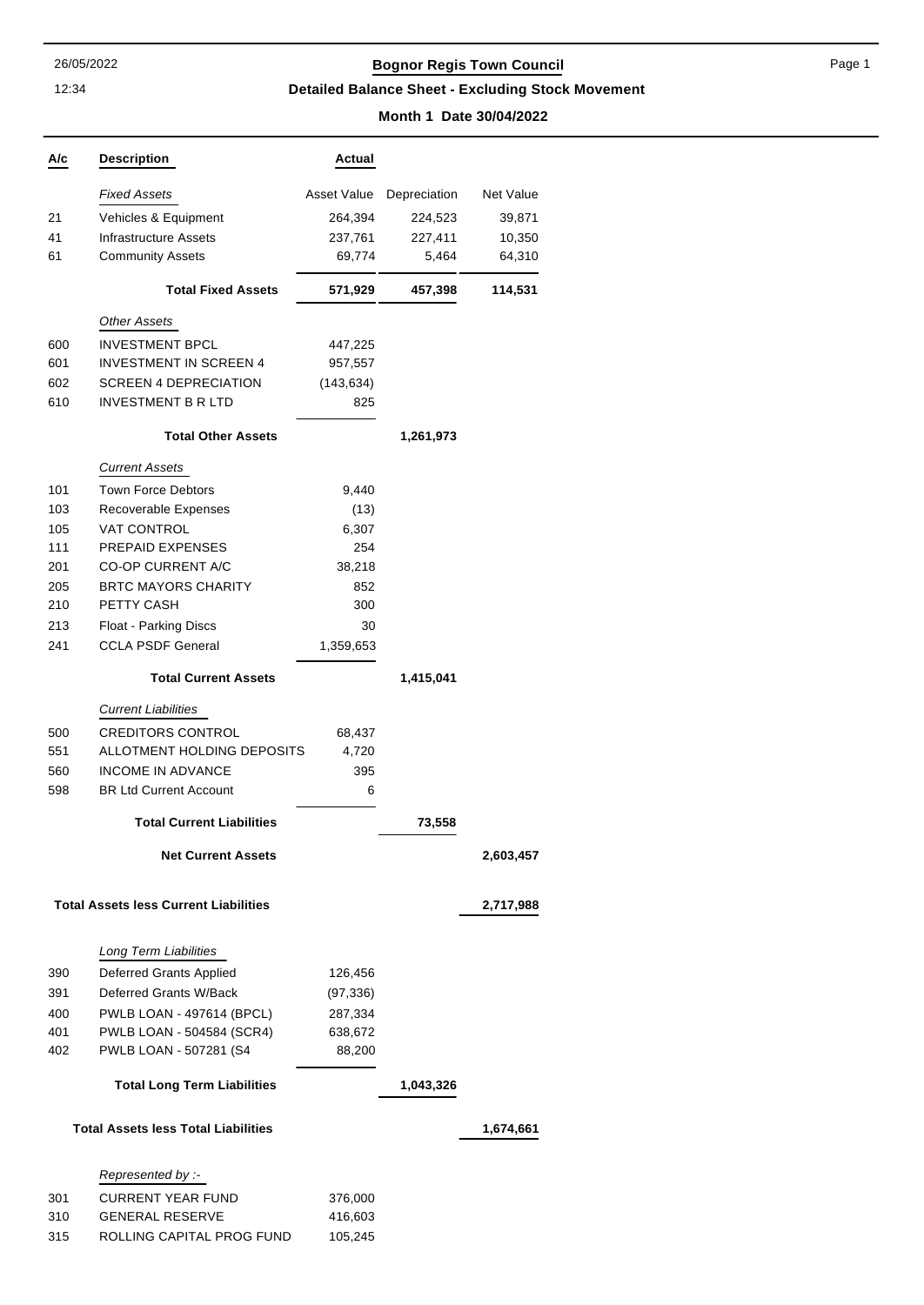12:34

## 26/05/2022 **Bognor Regis Town Council**

#### **Detailed Balance Sheet - Excluding Stock Movement**

**Month 1 Date 30/04/2022**

| A/c | <b>Description</b>                | Actual  |
|-----|-----------------------------------|---------|
| 320 | <b>EMR Economic Development</b>   | 298,000 |
| 321 | <b>EMR CIVIC FUND</b>             | 5,407   |
| 322 | <b>EMR ELECTION FUND</b>          | 3,146   |
| 325 | <b>FMR ALLOTMENTS</b>             | 2,431   |
| 326 | <b>EMR PROMOTION/PUBLICITY</b>    | 7,245   |
| 328 | <b>EMR EVENTS UNDERSPEND</b>      | 2,386   |
| 330 | <b>EMR P&amp;R PROJECTS</b>       | 8,581   |
| 331 | <b>EMR E&amp;L PROJECTS</b>       | 19,664  |
| 333 | <b>EMR Grant Aid</b>              | 11,610  |
| 334 | <b>EMR TOURISM &amp; EVENTS</b>   | 1,328   |
| 335 | <b>EMR PARKING SCHEME</b>         | 12,161  |
| 337 | <b>EMR SEIB / FLORAL DISPLAYS</b> | 5,567   |
| 339 | <b>EMR EVENTS SPONSORSHIP</b>     | 3,902   |
| 340 | <b>EMR BRTC FUNDING OF SRB</b>    | 965     |
| 341 | <b>EMR WSCC SRB CONTRIBUTION</b>  | 500     |
| 342 | <b>EMR STREET SCENE</b>           | 33,034  |
| 343 | <b>EMR DECKING AREAS</b>          | 4,379   |
| 345 | <b>EMR Ward Alloc'n Orchard</b>   | 1,000   |
| 346 | <b>EMR Ward Alloc'n Marine</b>    | 299     |
| 347 | <b>EMR Ward Alloc'n Hotham</b>    | 424     |
| 348 | <b>EMR Ward Alloc'n Pevensey</b>  | 253     |
| 349 | <b>EMR Website</b>                | 1,477   |
| 350 | <b>EMR Training (Cllrs)</b>       | 2,787   |
| 351 | <b>EMR Equipment - TF</b>         | 184     |
| 354 | <b>EMR Personal Safety Prov'n</b> | 698     |
| 358 | <b>EMR Our Place</b>              | 1,729   |
| 361 | <b>EMR Training (Staff)</b>       | 6,966   |
| 362 | <b>EMR Town Crier</b>             | 6,789   |
| 364 | EMR CiL 2020-21                   | 725     |
| 380 | <b>Capital Finance Reserve</b>    | 333,178 |

**Total Equity 1,674,661**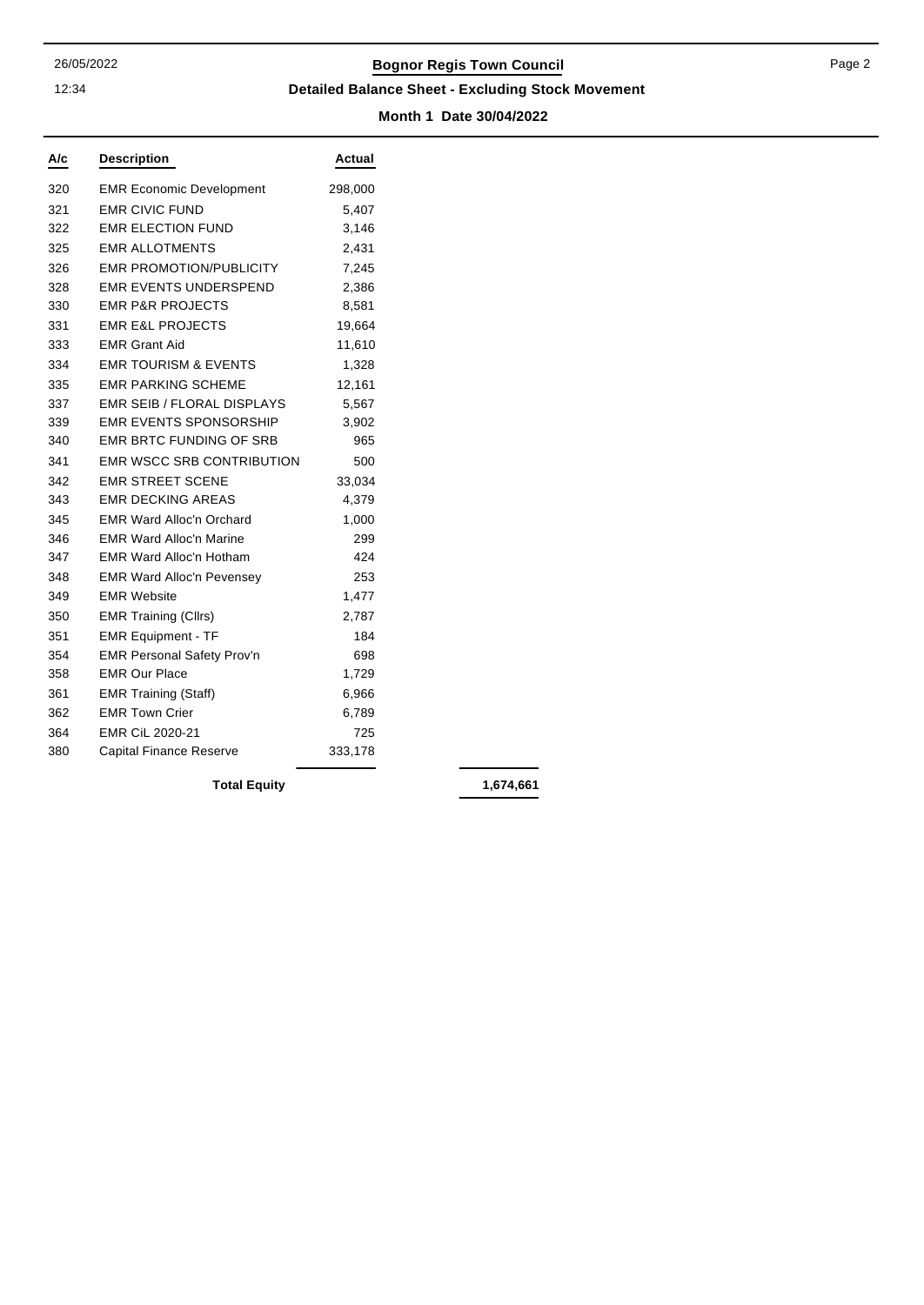Time: 11:12

#### Bognor Regis Town Council

#### User: RLB Bank Reconciliation Statement as at 30/04/2022 for Cashbook 1 - CO-OP CURRENT A/C

|                       | Bank Statement Account Name (s) |                                 | <b>Statement Date</b> | Page No   | <b>Balances</b> |
|-----------------------|---------------------------------|---------------------------------|-----------------------|-----------|-----------------|
| Co-Op Current Account |                                 |                                 | 29/04/2022            | 251       | 79,752.15       |
|                       |                                 |                                 |                       |           | 79,752.15       |
|                       | Unpresented Cheques (Minus)     |                                 |                       | Amount    |                 |
| 23/07/2021            | 5981                            | N.A.L.C.                        |                       | 77.27     |                 |
| 03/02/2022            | 6139                            | <b>Acorn Fencing</b>            |                       | 70.18     |                 |
| 24/03/2022 6161       |                                 | Fenton I.T Ltd                  |                       | 719.20    |                 |
| 04/04/2022            | 107564                          | Family Support Work             |                       | 1,300.00  |                 |
| 04/04/2022            | 107567                          | Home-Start Arun, Worthing&Adur  |                       | 1,000.00  |                 |
| 07/04/2022 6181       |                                 | Fenton I.T Ltd                  |                       | 96.00     |                 |
| 07/04/2022 6191       |                                 | Vision ICT Ltd                  |                       | 474.00    |                 |
| 11/04/2022            | 107586                          | <b>BR Local History Society</b> |                       | 1,250.00  |                 |
| 13/04/2022            | 107588                          | The Park Surgery                |                       | 100.00    |                 |
| 21/04/2022 6194       |                                 | J. P. McDougall & Co Ltd        |                       | 125.11    |                 |
| 21/04/2022 6195       |                                 | Clares Office Supplies Ltd      |                       | 168.59    |                 |
| 21/04/2022 6196       |                                 | Jewson Limited                  |                       | 14.38     |                 |
| 21/04/2022 6197       |                                 | Knight Fencing Limited          |                       | 118.27    |                 |
| 21/04/2022            | 6198                            | <b>NL Autos</b>                 |                       | 179.52    |                 |
| 21/04/2022 6199       |                                 | DCK Accounting Solutions Ltd    |                       | 574.04    |                 |
| 21/04/2022 6200       |                                 | <b>Ricara Limited</b>           |                       | 135.43    |                 |
| 21/04/2022 6201       |                                 | South East Publishing           |                       | 902.70    |                 |
| 26/04/2022 107592     |                                 | L.I.T.E. Limited                |                       | 34,229.40 |                 |
|                       |                                 |                                 |                       |           | 41,534.09       |

Receipts not Banked/Cleared (Plus)

0.00 0.00 Balance per Cash Book is :- Difference is :- 38,218.06 38,218.06 0.00

38,218.06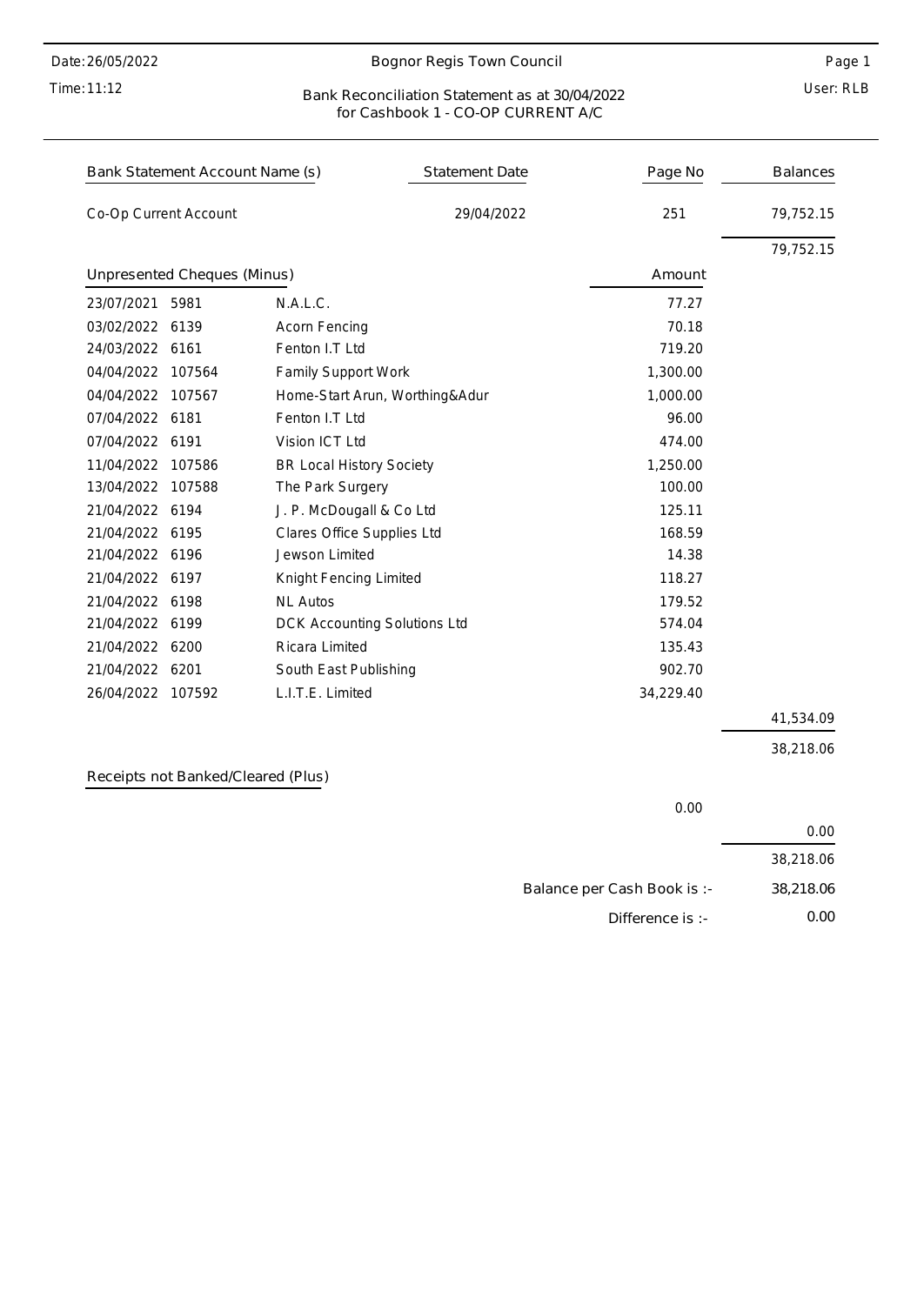Time: 11:13

# Bognor Regis Town Council Cashbook 1

Page: 1129

User: RLB

CO-OP CURRENT A/C

For Month No: 1

| Receipts for Month 1 |                                 |           |                 | Nominal Ledger Analysis |                  |            |           |                                                                   |  |
|----------------------|---------------------------------|-----------|-----------------|-------------------------|------------------|------------|-----------|-------------------------------------------------------------------|--|
|                      | Receipt Ref Name of Payer       |           | £ Amnt Received | £ Debtors               | E VAT A/c Centre |            |           | £ Amount Transaction Detail                                       |  |
|                      | Balance Brought Fwd:            |           | 50,753.02       |                         |                  |            | 50,753.02 |                                                                   |  |
|                      | Banked: 04/03/2022              | 435.73    |                 |                         |                  |            |           |                                                                   |  |
|                      | Bacs CCLA PSDF Interest         |           | 435.73          |                         | 1096             | 101        |           | 435.73 CCLA PSDF Interest                                         |  |
|                      | Banked: 04/03/2022              | $-435.73$ |                 |                         |                  |            |           |                                                                   |  |
|                      | Bacs CCLA PSDF Interest         |           | $-435.73$       |                         | 1096             | 101        |           | -435.73 CCLA PSDF Interest                                        |  |
|                      | Banked: 01/04/2022              | 9,000.00  |                 |                         |                  |            |           |                                                                   |  |
|                      | Cheques Bognor Pier Company Ltd |           | 9,000.00        |                         | 1089             | 109        |           | 9,000.00 BPCL Management Fee Qtr1                                 |  |
|                      | Banked: 01/04/2022              | 10.00     |                 |                         |                  |            |           |                                                                   |  |
|                      | Bacs M&M Dyson                  |           | 10.00           |                         | 1056             | 301        |           | 10.00 M&M Dyson 631FPE -DTT                                       |  |
|                      | Hart Plumb Banked: 01/04/2022   | 180.00    |                 |                         |                  |            |           |                                                                   |  |
|                      | Sales Recpts Page 1919          |           | 180.00          | 180.00                  | 101              |            |           | Sales Recpts Page 1919                                            |  |
|                      | Enticotts Banked: 01/04/2022    | 180.00    |                 |                         |                  |            |           |                                                                   |  |
|                      | Sales Recpts Page 1920          |           | 180.00          | 180.00                  | 101              |            |           | Sales Recpts Page 1920                                            |  |
|                      | ADC Banked: 01/04/2022          | 2,880.00  |                 |                         |                  |            |           |                                                                   |  |
|                      | Sales Recpts Page 1921          |           | 2,880.00        | 2,880.00                | 101              |            |           | Sales Recpts Page 1921                                            |  |
|                      | Banked: 04/04/2022              | 435.73    |                 |                         |                  |            |           |                                                                   |  |
|                      | Bacs CCLA PSDF Interest         |           | 435.73          |                         | 1096             | 101        |           | 435.73 CCLA PSDF Interest                                         |  |
|                      | BR Hospita Banked: 04/04/2022   | 33.00     |                 |                         |                  |            |           |                                                                   |  |
|                      | Sales Recpts Page 1922          |           | 33.00           | 33.00                   | 101              |            |           | Sales Recpts Page 1922                                            |  |
|                      | Pace Banked: 05/04/2022         | 180.00    |                 |                         |                  |            |           |                                                                   |  |
|                      | Sales Recpts Page 1923          |           | 180.00          | 180.00                  | 101              |            |           | Sales Recpts Page 1923                                            |  |
|                      | Pace Banked: 05/04/2022         | 180.00    |                 |                         |                  |            |           |                                                                   |  |
|                      | Sales Recpts Page 1924          |           | 180.00          | 180.00                  | 101              |            |           | Sales Recpts Page 1924                                            |  |
|                      | Pace Banked: 05/04/2022         | 180.00    |                 |                         |                  |            |           |                                                                   |  |
|                      | Sales Recpts Page 1925          |           | 180.00          | 180.00                  | 101              |            |           | Sales Recpts Page 1925                                            |  |
|                      | Banked: 06/04/2022              | 85,000.00 |                 |                         |                  |            |           |                                                                   |  |
|                      | CHAPS CCLA PSDF                 |           | 85,000.00       |                         | 241              |            |           | 85,000.00 CCLA PSDF                                               |  |
|                      | Banked: 07/04/2022              | 250.00    |                 |                         |                  |            |           |                                                                   |  |
|                      | Cheques Drive Through Time      |           | 250.00          |                         | 1056             | 301        |           | 10.00 DTT - G L Fish YHX262                                       |  |
|                      |                                 |           |                 |                         | 1056             | 301        |           | 10.00 DTT - K Harrison PUR907                                     |  |
|                      |                                 |           |                 |                         | 1056             | 301        |           | 10.00 DTT -D Seller F161HXM                                       |  |
|                      |                                 |           |                 |                         | 1056             | 301        |           | 10.00 DTT - L Chappell MRW585P                                    |  |
|                      |                                 |           |                 |                         | 1056<br>1056     | 301<br>301 |           | 10.00 DTT - D&M Green RPX777M<br>10.00 DTT - TA Bartley MG Midget |  |
|                      |                                 |           |                 |                         | 1056             | 301        |           | 10.00 DTT -B Billingham 434RKO                                    |  |
|                      |                                 |           |                 |                         | 1056             | 301        |           | 10.00 DTT - Alan Byrne EBH136G                                    |  |
|                      |                                 |           |                 |                         | 1056             | 301        |           | 10.00 DTT - D&M Dowling AOR579B                                   |  |
|                      |                                 |           |                 |                         | 1056             | 301        |           | 10.00 DTT -P Powell NSU736                                        |  |
|                      |                                 |           |                 |                         | 1056             | 301        |           | 10.00 DTT - A Nightingale OUC546L                                 |  |
|                      |                                 |           |                 |                         | 1056             | 301        |           | 10.00 DTT - A Nightingale C468DML                                 |  |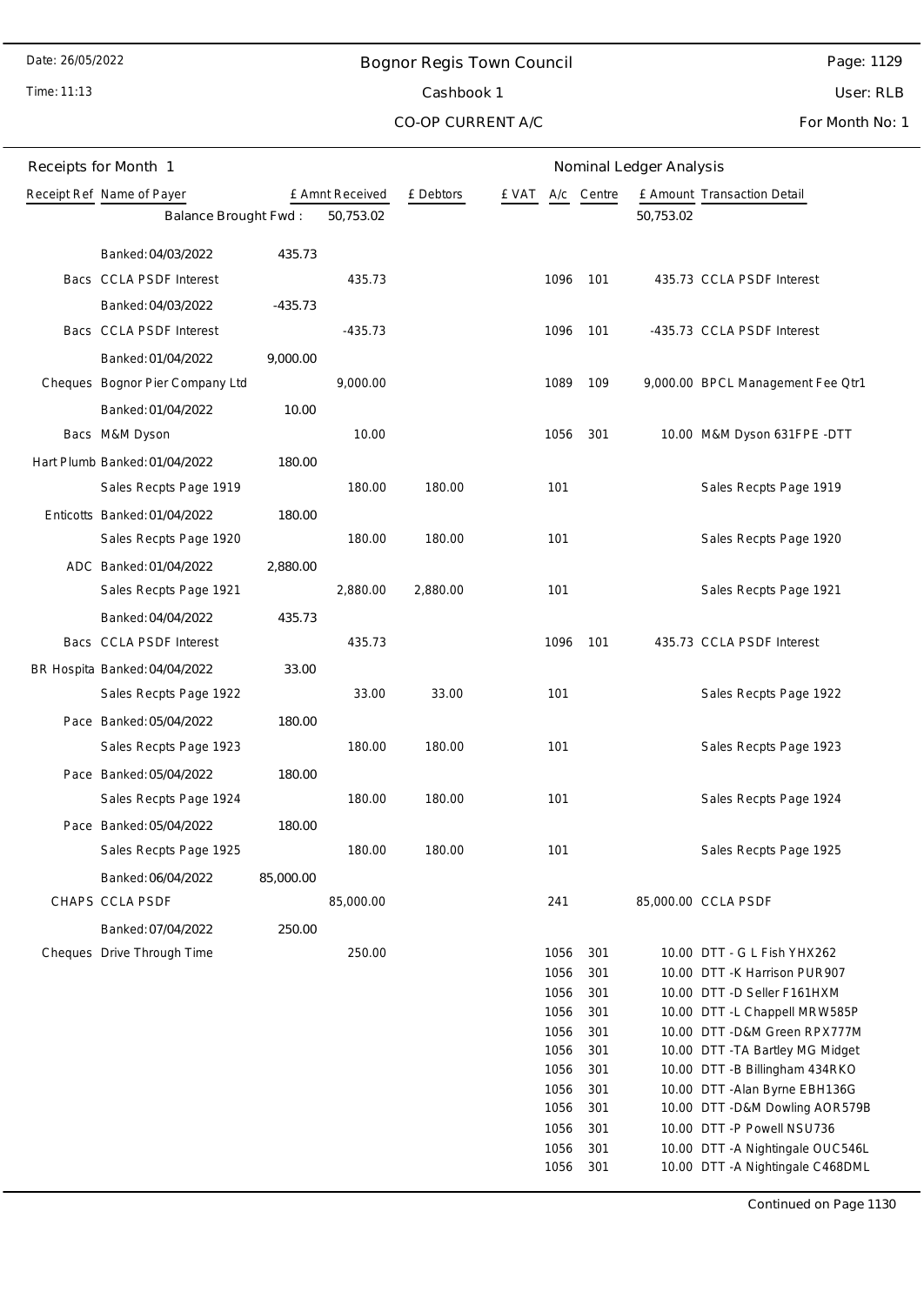Time: 11:13

## Bognor Regis Town Council

Cashbook 1

CO-OP CURRENT A/C

Page: 1130

User: RLB

For Month No: 1

| Receipts for Month 1       |                 | Nominal Ledger Analysis |              |            |                                                             |  |  |
|----------------------------|-----------------|-------------------------|--------------|------------|-------------------------------------------------------------|--|--|
| Receipt Ref Name of Payer  | £ Amnt Received | £ Debtors               | £ VAT<br>A/c | Centre     | £ Amount Transaction Detail                                 |  |  |
|                            |                 |                         |              |            |                                                             |  |  |
|                            |                 |                         | 1056         | 301        | 10.00 DTT - Nigel Lewis 570BLX                              |  |  |
|                            |                 |                         | 1056         | 301        | 10.00 DTT - A Kingwell UML445F                              |  |  |
|                            |                 |                         | 1056         | 301        | 10.00 DTT -M Stubbington A922GPE                            |  |  |
|                            |                 |                         | 1056         | 301        | 20.00 DTT -G Richards GR1011                                |  |  |
|                            |                 |                         | 1056         | 301        | 10.00 DTT -C Barber 686GYO                                  |  |  |
|                            |                 |                         | 1056         | 301        | 10.00 DTT -D Stokes AUL242                                  |  |  |
|                            |                 |                         | 1056         | 301        | 10.00 DTT -D C Vivash RLH974E                               |  |  |
|                            |                 |                         | 1056         | 301        | 10.00 DTT -S Walton UUN613M                                 |  |  |
|                            |                 |                         | 1056         | 301        | 10.00 DTT -J Haste SLO681L                                  |  |  |
|                            |                 |                         | 1056         | 301        | 10.00 DTT -M Wiltshire X559EBH                              |  |  |
|                            |                 |                         | 1056         | 301        | 10.00 DTT - Jeff Gold SXI6864                               |  |  |
|                            |                 |                         | 1056         | 301        | 10.00 DTT - A Coopey H808EBV                                |  |  |
| Banked: 07/04/2022         | 350.00          |                         |              |            |                                                             |  |  |
| Cheques Drive Through Time | 350.00          |                         | 1056         | 301        | 10.00 DTT -N Peachey PSU138                                 |  |  |
|                            |                 |                         | 1056         | 301        | 10.00 DTT - W Osborne Y541WRP                               |  |  |
|                            |                 |                         | 1056         | 301        | 10.00 DTT -D Humphreys GMW932N                              |  |  |
|                            |                 |                         | 1056         | 301        | 10.00 DTT -M Keates FHT848W                                 |  |  |
|                            |                 |                         | 1056         | 301        | 10.00 DTT - M Keates KPX874Y                                |  |  |
|                            |                 |                         | 1056         | 301        | 10.00 DTT - John Jeyes XBP3F                                |  |  |
|                            |                 |                         | 1056         | 301        | 10.00 DTT - John Ryder MLL762D                              |  |  |
|                            |                 |                         | 1056         | 301        | 10.00 DTT - John White JOT943L                              |  |  |
|                            |                 |                         | 1056         | 301        | 10.00 DTT -P De'Ath UKV296R                                 |  |  |
|                            |                 |                         | 1056         | 301        | 10.00 DTT - B Vince EBW826V                                 |  |  |
|                            |                 |                         | 1056         | 301        | 10.00 DTT -I Tanner BKF362B                                 |  |  |
|                            |                 |                         | 1056         | 301        | 10.00 DTT -G Yorke VMY910S                                  |  |  |
|                            |                 |                         | 1056         | 301        | 10.00 DTT - R Fairfull FEW793Y                              |  |  |
|                            |                 |                         | 1056         | 301        | 10.00 DTT -D Tucker F771PTR                                 |  |  |
|                            |                 |                         | 1056         | 301        | 10.00 DTT - R Monk WAS334                                   |  |  |
|                            |                 |                         | 1056         | 301        | 10.00 DTT - B Gledhill HST936G                              |  |  |
|                            |                 |                         | 1056         | 301        | 10.00 DTT - Steven New L863ROO                              |  |  |
|                            |                 |                         | 1056         | 301        | 10.00 DTT - A Marsh Triumph 2000                            |  |  |
|                            |                 |                         | 1056<br>1056 | 301<br>301 | 10.00 DTT -T Bray SLL956F                                   |  |  |
|                            |                 |                         | 1056         | 301        | 10.00 DTT -N Copcutt DHV693H<br>10.00 DTT -S Taylor GT03VET |  |  |
|                            |                 |                         | 1056         | 301        | 10.00 DTT -J Halliwell ACM288B                              |  |  |
|                            |                 |                         | 1056         | 301        | 10.00 DTT -J Grail TFE234L                                  |  |  |
|                            |                 |                         | 1056         | 301        | 10.00 DTT - A Grail JOA571E                                 |  |  |
|                            |                 |                         | 1056         | 301        | 10.00 DTT -David Burt 41HOF                                 |  |  |
|                            |                 |                         | 1056         | 301        | 10.00 DTT - Les Bibby LG54UOK                               |  |  |
|                            |                 |                         | 1056         | 301        | 10.00 DTT - John Stone M12VPR                               |  |  |
|                            |                 |                         | 1056         | 301        | 10.00 DTT -M Hammond GHU802B                                |  |  |
|                            |                 |                         | 1056         | 301        | 10.00 DTT -M Goolding VEW349L                               |  |  |
|                            |                 |                         | 1056         | 301        | 10.00 DTT -P Hayden P4FCH                                   |  |  |
|                            |                 |                         | 1056         | 301        | 10.00 DTT -J Munday 84URM                                   |  |  |
|                            |                 |                         | 1056         | 301        | 10.00 DTT -M Runnalls MKR1W                                 |  |  |
|                            |                 |                         | 1056         | 301        | 10.00 DTT -S Smith VOY469L                                  |  |  |
|                            |                 |                         | 1056         | 301        | 10.00 DTT -H Phillips SV1128                                |  |  |
|                            |                 |                         | 1056         | 301        | 10.00 DTT -H Phillips EXX9                                  |  |  |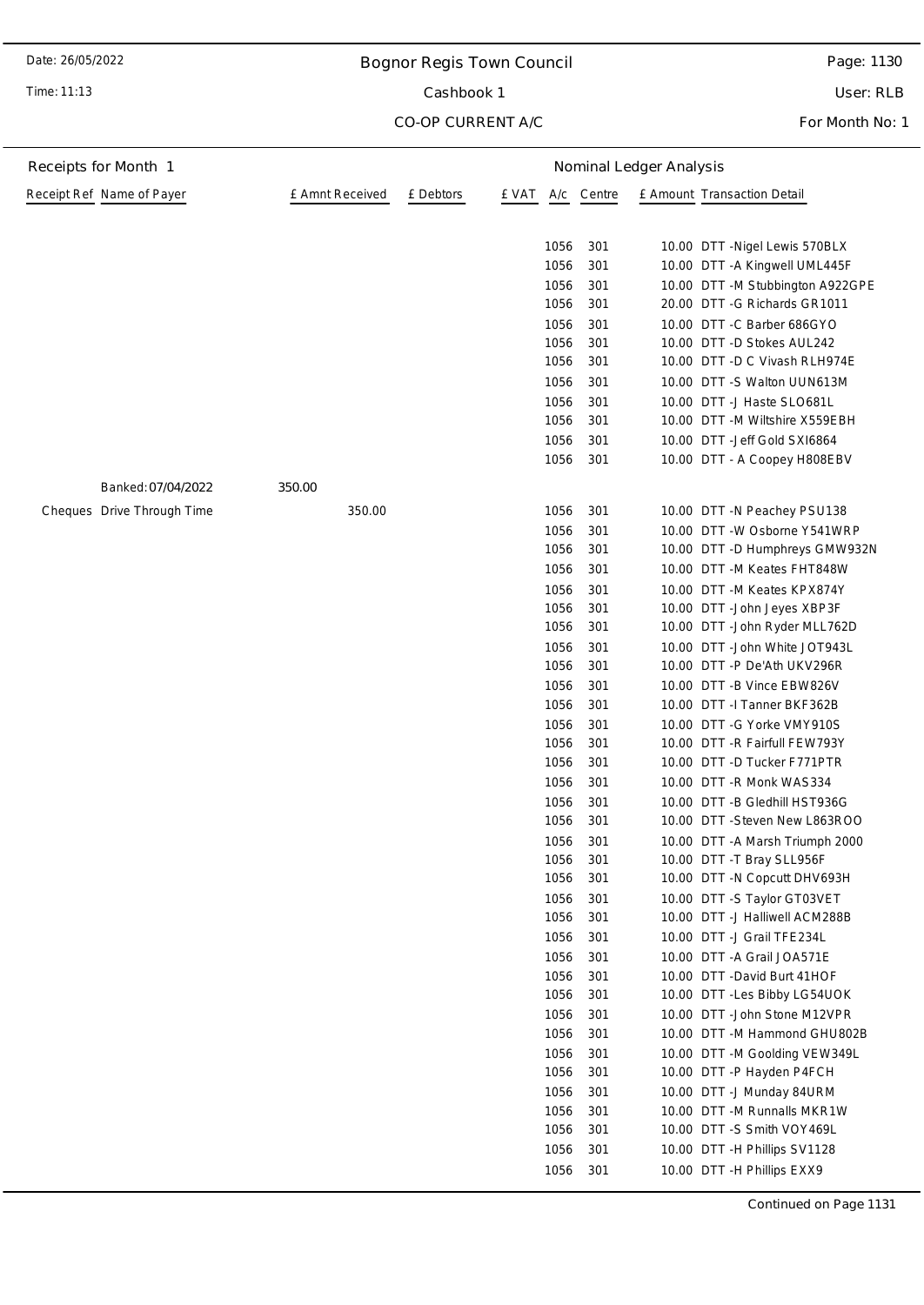Time: 11:13

## Bognor Regis Town Council

Page: 1131

Cashbook 1

CO-OP CURRENT A/C

User: RLB For Month No: 1

| Receipts for Month 1          | Nominal Ledger Analysis |                 |           |       |              |            |  |                                                                 |
|-------------------------------|-------------------------|-----------------|-----------|-------|--------------|------------|--|-----------------------------------------------------------------|
| Receipt Ref Name of Payer     |                         | £ Amnt Received | £ Debtors | e vat |              | A/c Centre |  | £ Amount Transaction Detail                                     |
|                               |                         |                 |           |       |              |            |  |                                                                 |
| Banked: 07/04/2022            | 10.00                   |                 |           |       |              |            |  |                                                                 |
| Bacs P Bilton                 |                         | 10.00           |           |       | 1056         | 301        |  | 10.00 P Bilton O223KKL -DTT                                     |
| Banked: 07/04/2022            | 10.00                   |                 |           |       |              |            |  |                                                                 |
| Bacs Gary White               |                         | 10.00           |           |       | 1056         | 301        |  | 10.00 Gary White C5LST - DTT                                    |
|                               |                         |                 |           |       |              |            |  |                                                                 |
| Cheques Banked: 07/04/2022    | 39.60                   |                 |           |       |              |            |  |                                                                 |
| Sales Recpts Page 1917        |                         | 39.60           | 39.60     |       | 101          |            |  | Sales Recpts Page 1917                                          |
| Banked: 08/04/2022            | 750.00                  |                 |           |       |              |            |  |                                                                 |
| Bacs Bognor Regis BID         |                         | 750.00          |           |       | 1080         | 110        |  | 750.00 BR BID Graffitti Removal 22/23                           |
| Banked: 08/04/2022            | 484,908.50              |                 |           |       |              |            |  |                                                                 |
| Bacs Arun District Council    |                         | 484,908.50      |           |       | 1076         | 101        |  | 484,908.50 ADC - 1st Half Precept                               |
| P'drome Banked: 08/04/2022    | 19.80                   |                 |           |       |              |            |  |                                                                 |
| Sales Recpts Page 1926        |                         | 19.80           | 19.80     |       | 101          |            |  | Sales Recpts Page 1926                                          |
| Pace Banked: 08/04/2022       | 286.50                  |                 |           |       |              |            |  |                                                                 |
| Sales Recpts Page 1927        |                         | 286.50          | 286.50    |       | 101          |            |  | Sales Recpts Page 1927                                          |
| BR BID Banked: 08/04/2022     | 531.00                  |                 |           |       |              |            |  |                                                                 |
| Sales Recpts Page 1928        |                         | 531.00          | 531.00    |       | 101          |            |  | Sales Recpts Page 1928                                          |
| HighfieldF Banked: 11/04/2022 | 60.18                   |                 |           |       |              |            |  |                                                                 |
| Sales Recpts Page 1929        |                         | 60.18           | 60.18     |       | 101          |            |  | Sales Recpts Page 1929                                          |
| HighfieldL Banked: 12/04/2022 | 61.20                   |                 |           |       |              |            |  |                                                                 |
| Sales Recpts Page 1930        |                         | 61.20           | 61.20     |       | 101          |            |  | Sales Recpts Page 1930                                          |
| Aerial Sat Banked: 13/04/2022 | 960.00                  |                 |           |       |              |            |  |                                                                 |
| Sales Recpts Page 1931        |                         | 960.00          | 960.00    |       | 101          |            |  | Sales Recpts Page 1931                                          |
| Biffa Banked: 14/04/2022      | 142.20                  |                 |           |       |              |            |  |                                                                 |
| Sales Recpts Page 1932        |                         | 142.20          | 142.20    |       | 101          |            |  | Sales Recpts Page 1932                                          |
|                               |                         |                 |           |       |              |            |  |                                                                 |
| Bacs Banked: 19/04/2022       | 350.00                  |                 |           |       |              |            |  |                                                                 |
| Bacs Bognor Regis Money       |                         | 350.00          |           |       | 4759         | 208        |  | 350.00 Bognor Regis Money - FCF Grant                           |
| Extra Mech Banked: 19/04/2022 | 195.00                  |                 |           |       |              |            |  |                                                                 |
| Sales Recpts Page 1933        |                         | 195.00          | 195.00    |       | 101          |            |  | Sales Recpts Page 1933                                          |
| Banked: 21/04/2022            | 115.00                  |                 |           |       |              |            |  |                                                                 |
| Cheques Drive Through Time    |                         | 115.00          |           |       | 1056         | 301        |  | 10.00 DTT -M Darton P702RYM                                     |
|                               |                         |                 |           |       | 1056<br>1056 | 301<br>301 |  | 10.00 DTT -I Hamilton 566WHU<br>10.00 DTT - R Yorkshire P111HEF |
|                               |                         |                 |           |       | 1056         | 301        |  | 10.00 DTT -N Woodward 191DKM                                    |
|                               |                         |                 |           |       | 1056         | 301        |  | 10.00 DTT -N Woodward EXG988                                    |
|                               |                         |                 |           |       | 1056         | 301        |  | 10.00 DTT -N Baker J44RGW                                       |
|                               |                         |                 |           |       | 1056         | 301        |  | 20.00 DTT Craft Fair -S Brazier                                 |
|                               |                         |                 |           |       | 1056         | 301        |  | 10.00 DTT -S Poyser GMT287B                                     |
|                               |                         |                 |           |       | 1056         | 301        |  | 10.00 DTT -S Poyser L175URV                                     |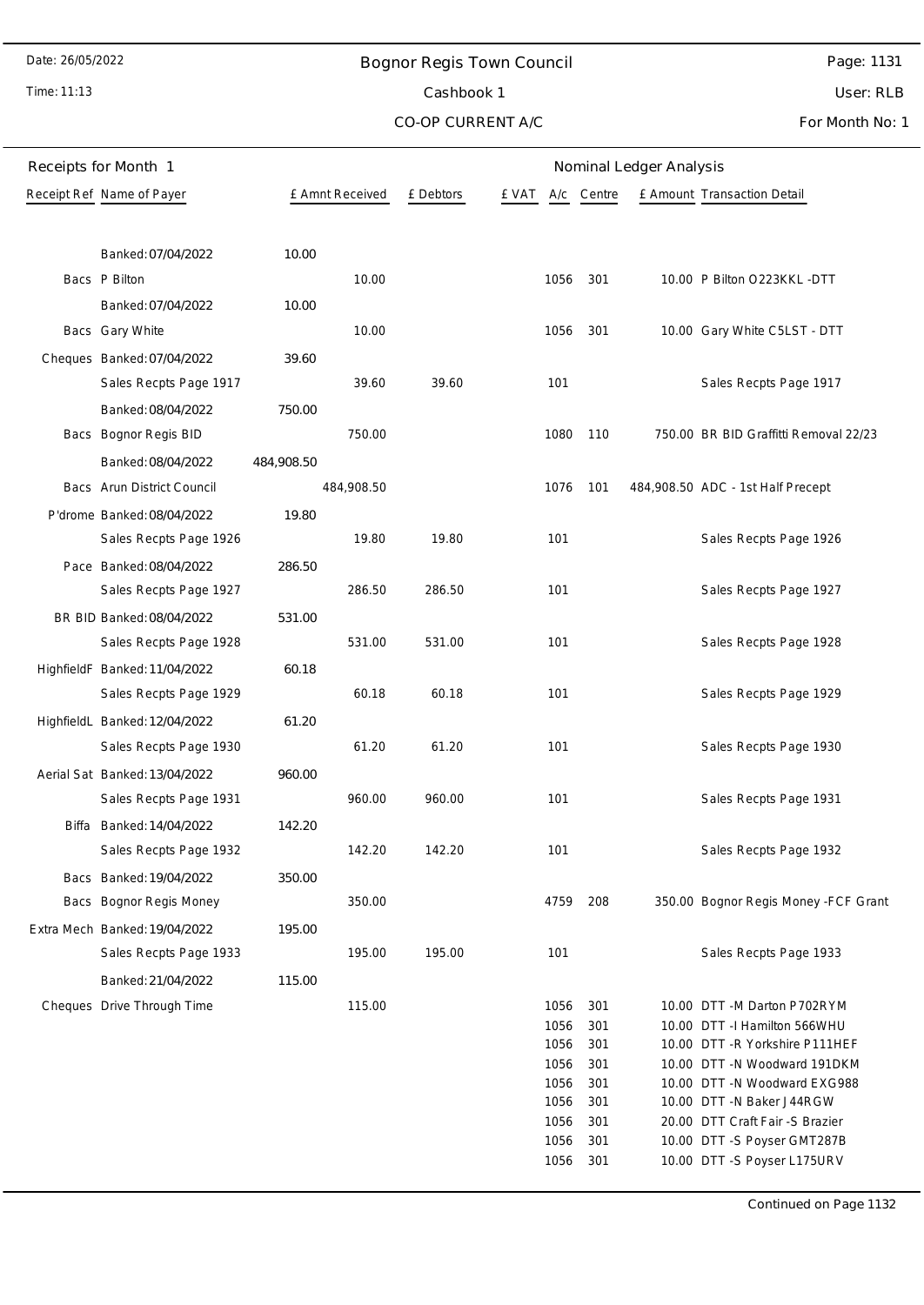## Bognor Regis Town Council

Time: 11:13

# Cashbook 1

CO-OP CURRENT A/C

Page: 1132

User: RLB

For Month No: 1

| Receipts for Month 1                                    |           |                 | Nominal Ledger Analysis |              |            |  |                                                                  |  |
|---------------------------------------------------------|-----------|-----------------|-------------------------|--------------|------------|--|------------------------------------------------------------------|--|
| Receipt Ref Name of Payer                               |           | £ Amnt Received | £ Debtors               | e vat        | A/c Centre |  | £ Amount Transaction Detail                                      |  |
|                                                         |           |                 |                         | 1056<br>1056 | 301<br>301 |  | 10.00 DTT -D Tickner 783BGA<br>5.00 DTT Charity Fair -M Gumbrell |  |
| Cheques Banked: 21/04/2022                              | 1,350.43  |                 |                         |              |            |  |                                                                  |  |
| Sales Recpts Page 1918                                  | 24.00     | 1,350.43        | 1,350.43                | 101          |            |  | Sales Recpts Page 1918                                           |  |
| FelphamFar Banked: 22/04/2022<br>Sales Recpts Page 1934 |           | 24.00           | 24.00                   | 101          |            |  | Sales Recpts Page 1934                                           |  |
| P'drome Banked: 22/04/2022                              | 39.60     |                 |                         |              |            |  |                                                                  |  |
| Sales Recpts Page 1935                                  |           | 39.60           | 39.60                   | 101          |            |  | Sales Recpts Page 1935                                           |  |
| Dimensions Banked: 22/04/2022                           | 142.20    |                 |                         |              |            |  |                                                                  |  |
| Sales Recpts Page 1936                                  |           | 142.20          | 142.20                  | 101          |            |  | Sales Recpts Page 1936                                           |  |
| ADC Banked: 22/04/2022                                  | 1,800.00  |                 |                         |              |            |  |                                                                  |  |
| Sales Recpts Page 1937                                  |           | 1,800.00        | 1,800.00                | 101          |            |  | Sales Recpts Page 1937                                           |  |
| Bacs Banked: 25/04/2022                                 | $-10.00$  |                 |                         |              |            |  |                                                                  |  |
| Bacs K&H Knight                                         |           | $-10.00$        |                         | 1746         | 301        |  | -10.00 K&H Knight J380JMW -DTT                                   |  |
| Bacs Banked: 25/04/2022                                 | 10.00     |                 |                         |              |            |  |                                                                  |  |
| Bacs K&H Knight                                         |           | 10.00           |                         | 1056         | 301        |  | 10.00 K&H Knight J380JMW -DTT                                    |  |
| Hastoe Banked: 25/04/2022                               | 422.40    |                 |                         |              |            |  |                                                                  |  |
| Sales Recpts Page 1938                                  |           | 422.40          | 422.40                  | 101          |            |  | Sales Recpts Page 1938                                           |  |
| Bacs Banked: 26/04/2022                                 | 10.00     |                 |                         |              |            |  |                                                                  |  |
| Bacs K&H Knight                                         |           | 10.00           |                         | 1746         | 301        |  | 10.00 K&H Knight J380JWM -DTT                                    |  |
| CHAPS Banked: 27/04/2022                                | 15,000.00 |                 |                         |              |            |  |                                                                  |  |
| CHAPS CCLA PSDF                                         |           | 15,000.00       |                         | 241          |            |  | 15,000.00 CCLA PSDF                                              |  |
| Bacs Banked: 27/04/2022                                 | 10,372.63 |                 |                         |              |            |  |                                                                  |  |
| Bacs HMRC VAT Refund                                    |           | 10,372.63       |                         | 105          |            |  | 10,372.63 HMRC VAT Refund                                        |  |
| CHAPS Banked: 28/04/2022                                | 35,000.00 |                 |                         |              |            |  |                                                                  |  |
| CHAPS CCLA PSDF                                         |           | 35,000.00       |                         | 241          |            |  | 35,000.00 CCLA PSDF                                              |  |
| Luv Sweet Banked: 28/04/2022                            | 960.00    |                 |                         |              |            |  |                                                                  |  |
| Sales Recpts Page 1939                                  |           | 960.00          | 960.00                  | 101          |            |  | Sales Recpts Page 1939                                           |  |
| My Sisters Banked: 29/04/2022                           | 24.00     |                 |                         |              |            |  |                                                                  |  |
| Sales Recpts Page 1940                                  |           | 24.00           | 24.00                   | 101          |            |  | Sales Recpts Page 1940                                           |  |
| BR BID Banked: 29/04/2022                               | 156.60    |                 |                         |              |            |  |                                                                  |  |
| Sales Recpts Page 1942                                  |           | 156.60          | 156.60                  | 101          |            |  | Sales Recpts Page 1942                                           |  |
| SB School Banked: 29/04/2022                            | 247.60    |                 |                         |              |            |  |                                                                  |  |
| Sales Recpts Page 1943                                  |           | 247.60          | 247.60                  | 101          |            |  | Sales Recpts Page 1943                                           |  |
| Bacs Banked: 29/04/2022<br>Bacs Arun DC                 | 1,035.00  | 1,035.00        |                         |              | 1070 102   |  | 1,035.00 ADC Meeting Exp Reimbursement                           |  |
|                                                         |           |                 |                         |              |            |  |                                                                  |  |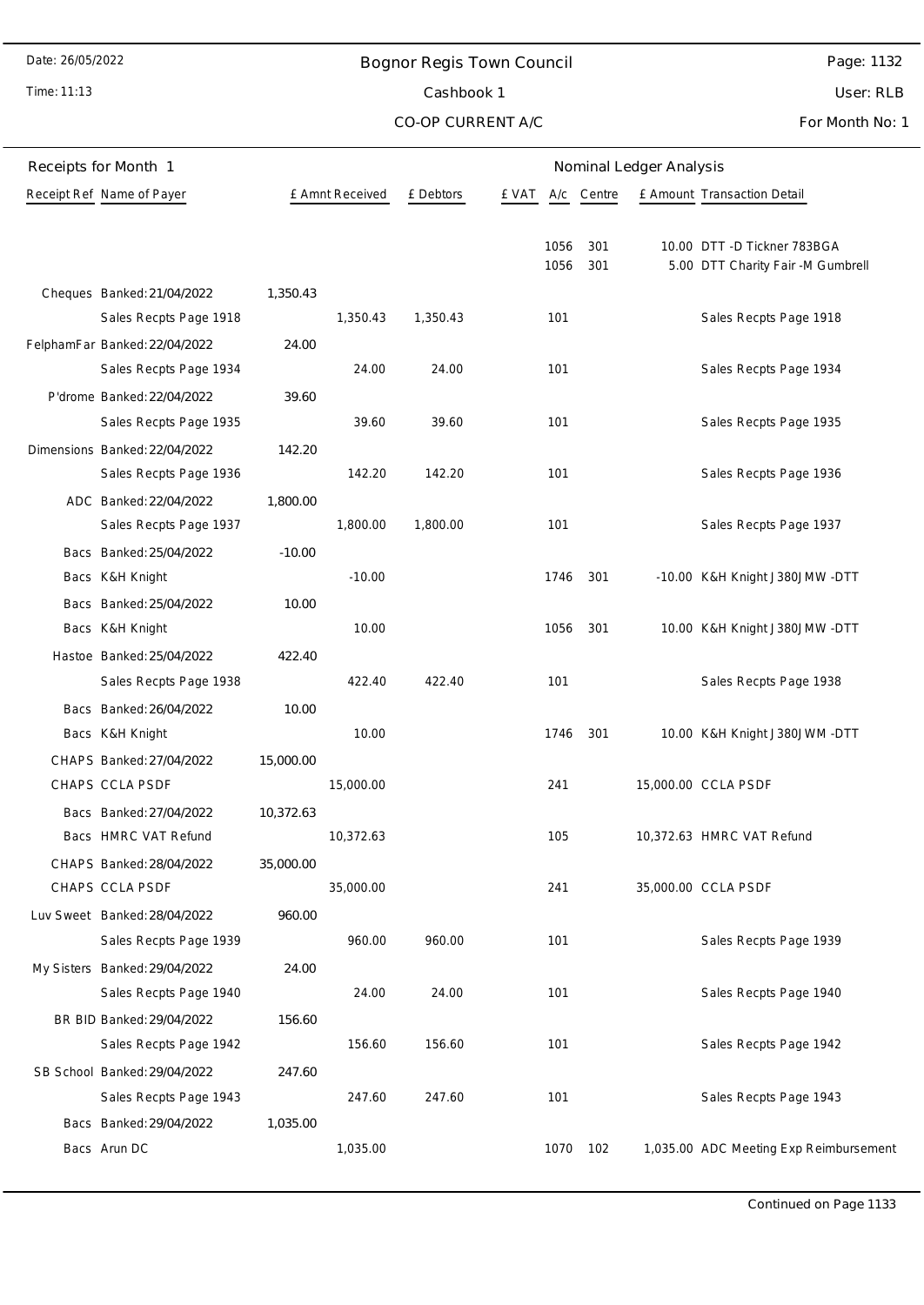| Date: 26/05/2022                | Page: 1133        |           |            |            |  |  |  |
|---------------------------------|-------------------|-----------|------------|------------|--|--|--|
| Time: 11:13                     |                   | User: RLB |            |            |  |  |  |
|                                 | CO-OP CURRENT A/C |           |            |            |  |  |  |
| <b>Total Receipts for Month</b> | 653,882.17        | 11,275.31 | 0.00       | 642,606.86 |  |  |  |
| Cashbook Totals                 | 11,275.31         | 0.00      | 693,359.88 |            |  |  |  |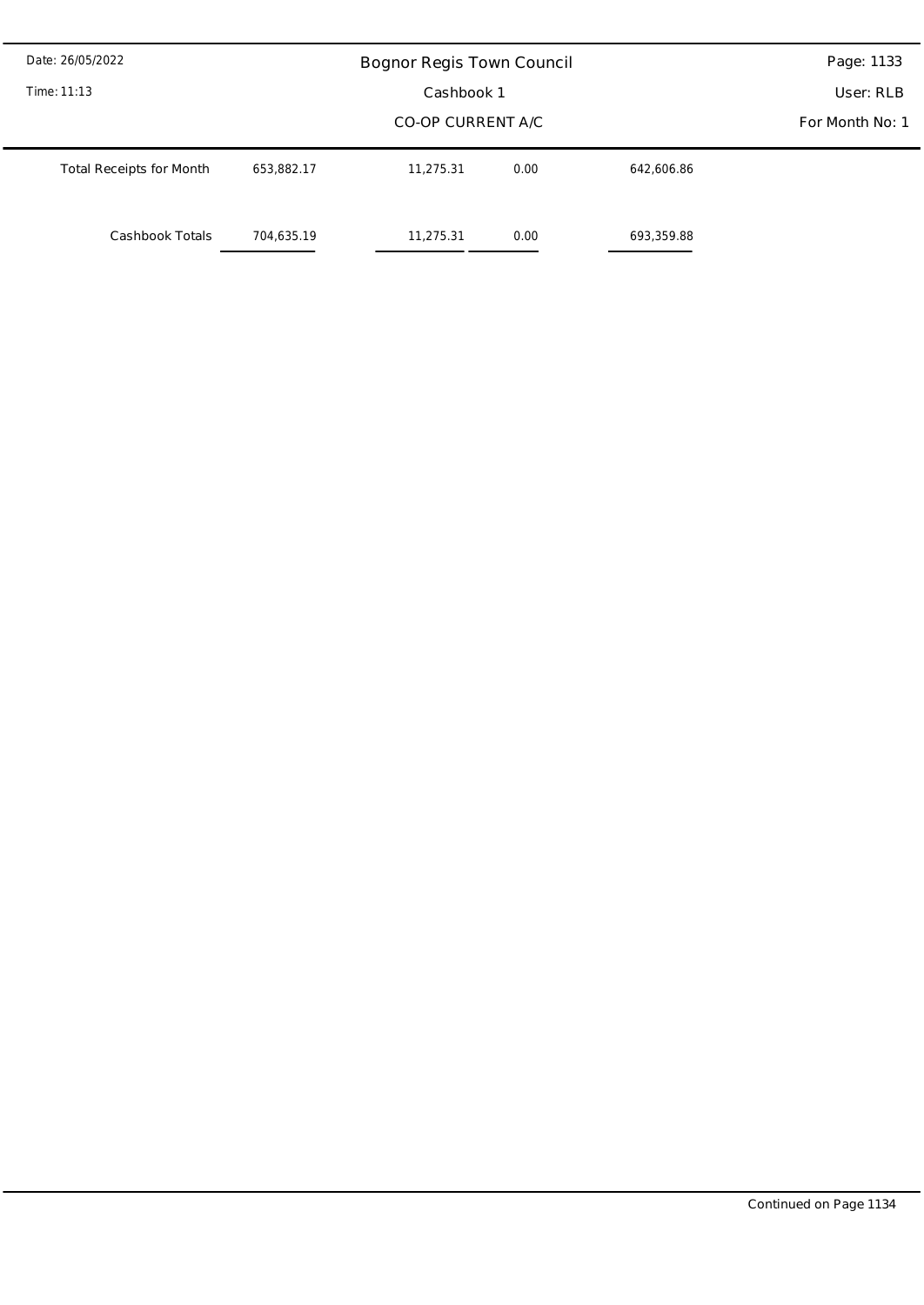## Bognor Regis Town Council

Time: 11:13

# Cashbook 1

### CO-OP CURRENT A/C

Page: 1134

User: RLB

For Month No: 1

|      | Payments for Month 1                         |                        | Nominal Ledger Analysis |             |       |               |            |  |                                                  |
|------|----------------------------------------------|------------------------|-------------------------|-------------|-------|---------------|------------|--|--------------------------------------------------|
| Date | Payee Name                                   | Reference £ Total Amnt |                         | £ Creditors | e vat |               | A/c Centre |  | E Amount Transaction Detail                      |
|      | 04/04/2022 Arun District Council             | 107556                 | 2,000.00                |             |       |               | 4706 108   |  | 2,000.00 ADC - CCTV Contribution<br>2022         |
|      | 04/04/2022 Bognor Regis Seafront Lights      | 107557                 | 9,000.00                |             |       | 4757 107      |            |  | 9,000.00 Bognor Regis Seafront<br>Lights         |
|      | 04/04/2022 Bognor Regis BID                  | 107559                 | 10,000.00               |             |       | 4702 108      |            |  | 10,000.00 Bognor Regis BID 2022-23               |
|      | 04/04/2022 4 Sight Vision                    | 107560                 | 529.20                  |             |       | 4750          | 107        |  | 529.20 4 Sight Vision                            |
|      | 04/04/2022 60 Minutes of Classical Music     | 107561                 | 2,800.00                |             |       | 4750          | 107        |  | 2,800.00 60 Minutes of Classical<br>Music        |
|      | 04/04/2022 Arun & Chichester Citizens Adv    | 107562                 | 3,000.00                |             |       | 4750          | 107        |  | 3,000.00 Arun & Chichester Citizens<br>Adv       |
|      | 04/04/2022 Bognor Shopmobility               | 107563                 | 5,000.00                |             |       | 4750 107      |            |  | 5,000.00 Bognor Shopmobility                     |
|      | 04/04/2022 Family Support Work               | 107564                 | 1,300.00                |             |       | 4750          | 107        |  | 1,300.00 Family Support Work                     |
|      | 04/04/2022 Girlguiding Bognor Regis Divis    | 107565                 | 500.00                  |             |       | 4750          | 107        |  | 500.00 Girlguiding Bognor Regis<br><b>Divis</b>  |
|      | 04/04/2022 Girlguiding BR South District     | 107566                 | 200.00                  |             |       | 4750 107      |            |  | 200.00 Girlguiding BR South District             |
|      | 04/04/2022 Home-Start Arun,<br>Worthing&Adur | 107567                 | 1,000.00                |             |       | 4750          | 107        |  | 1,000.00 Home-Start Arun,<br>Worthing&Adur       |
|      | 04/04/2022 Making Theatre Gaining Skills     | 107569                 | 3,500.00                |             |       | 4750 107      |            |  | 3,500.00 Making Theatre Gaining<br><b>Skills</b> |
|      | 04/04/2022 My Sister's House                 | 107570                 | 900.00                  |             |       | 4750          | 107        |  | 900.00 My Sister's House                         |
|      | 04/04/2022 Regis School of Music             | 107571                 | 2,500.00                |             |       | 4750 107      |            |  | 2,500.00 Regis School of Music                   |
|      | 04/04/2022 Southdowns Folk Festival          | 107572                 | 12,000.00               |             |       | 4750          | 107        |  | 12,000.00 Southdowns Folk Festival               |
|      | 04/04/2022 St Wilfred's Hospice              | 107573                 | 1,000.00                |             |       | 4750          | 107        |  | 1,000.00 St Wilfred's Hospice                    |
|      | 04/04/2022 Tyler's Trust                     | 107574                 | 500.00                  |             |       | 4750          | 107        |  | 500.00 Tyler's Trust                             |
|      | 04/04/2022 UK Harvest                        | 107575                 | 1,792.29                |             |       | 4750          | 107        |  | 1,792.29 UK Harvest                              |
|      | 04/04/2022 West Sussex Guitar Club           | 107576                 | 1,000.00                |             |       | 4750          | 107        |  | 1,000.00 West Sussex Guitar Club                 |
|      | 04/04/2022 Bognor Regis Carnival Assoc       | 107577                 | 8,000.00                |             |       | 4750          | 107        |  | 8,000.00 BR Carnival -Jubilee Tea<br>Party       |
|      | 04/04/2022 Armed Forces Day Committee        | 107578                 | 1,500.00                |             |       | 4750          | 107        |  | 1,500.00 Armed Forces Day<br>Committee           |
|      | 04/04/2022 Bognor Regis Carnival Assoc       | 107579                 | 4,500.00                |             |       | 4750          | 107        |  | 4,500.00 Bognor Regis Carnival<br>Assoc          |
|      | 04/04/2022 Bognor Regis Kite Festival        | 107580                 | 1.600.00                |             |       | 4750 107      |            |  | 1,600.00 Bognor Regis Kite Festival              |
|      | 04/04/2022 Bognor Regis Twinning Assoc       | 107581                 | 500.00                  |             |       | 4750 107      |            |  | 500.00 Bognor Regis Twinning<br>Assoc            |
|      | 04/04/2022 ROX Music & Art                   | 107582                 | 5,000.00                |             |       | 4750 107      |            |  | 5,000.00 ROX Music & Art                         |
|      | 04/04/2022 Rusa Consulting Ltd               | 107583                 | 4,500.00                |             |       | 4762 107      |            |  | 4,500.00 Rusa-BR Regeneration<br>Board           |
|      | 05/04/2022 Adobe AcroPro                     | CARD                   | 12.64                   |             |       | 4054 101      |            |  | 12.64 Adobe AcroPro                              |
|      | 05/04/2022 Adobe AcroPro                     | CARD                   | 12.64                   |             |       | 4054          | 101        |  | 12.64 Adobe AcroPro                              |
|      | 05/04/2022 Ford Motor Co                     | CARD                   | 59.72                   |             |       | 9.95 4043 105 |            |  | 49.77 Ford Motor Co - Van Floor<br>Mats          |
|      | 05/04/2022 Co-Op Bank Service Charges        | DR                     | 7.00                    |             |       | 4051 101      |            |  | 7.00 Co-Op Bank Service<br>Charges               |
|      | 05/04/2022 Co-Op Bank Commission<br>Charge   | DR                     | 14.35                   |             |       | 4051 101      |            |  | 14.35 Co-Op Bank Commission<br>Charge            |
|      | 05/04/2022 Co-Op Bank Delta Card Fee         | DR                     | 2.80                    |             |       | 4051          | 101        |  | 2.80 Co-Op Bank Delta Card Fee                   |
|      | 05/04/2022 Butlins Skyline Limited           | 107584                 | 999.60                  | 999.60      |       | 500           |            |  | 16431/Civic Reception<br>6Apr22                  |
|      | 07/04/2022 Arun District Council             | 6177                   | 3,427.40                | 3,427.40    |       | 500           |            |  | 16444/Office rent 2022-23                        |
|      | 07/04/2022 Arundel Trophies & Engravers      | 6178                   | 14.50                   | 14.50       |       | 500           |            |  | 16415/Engraving -Good                            |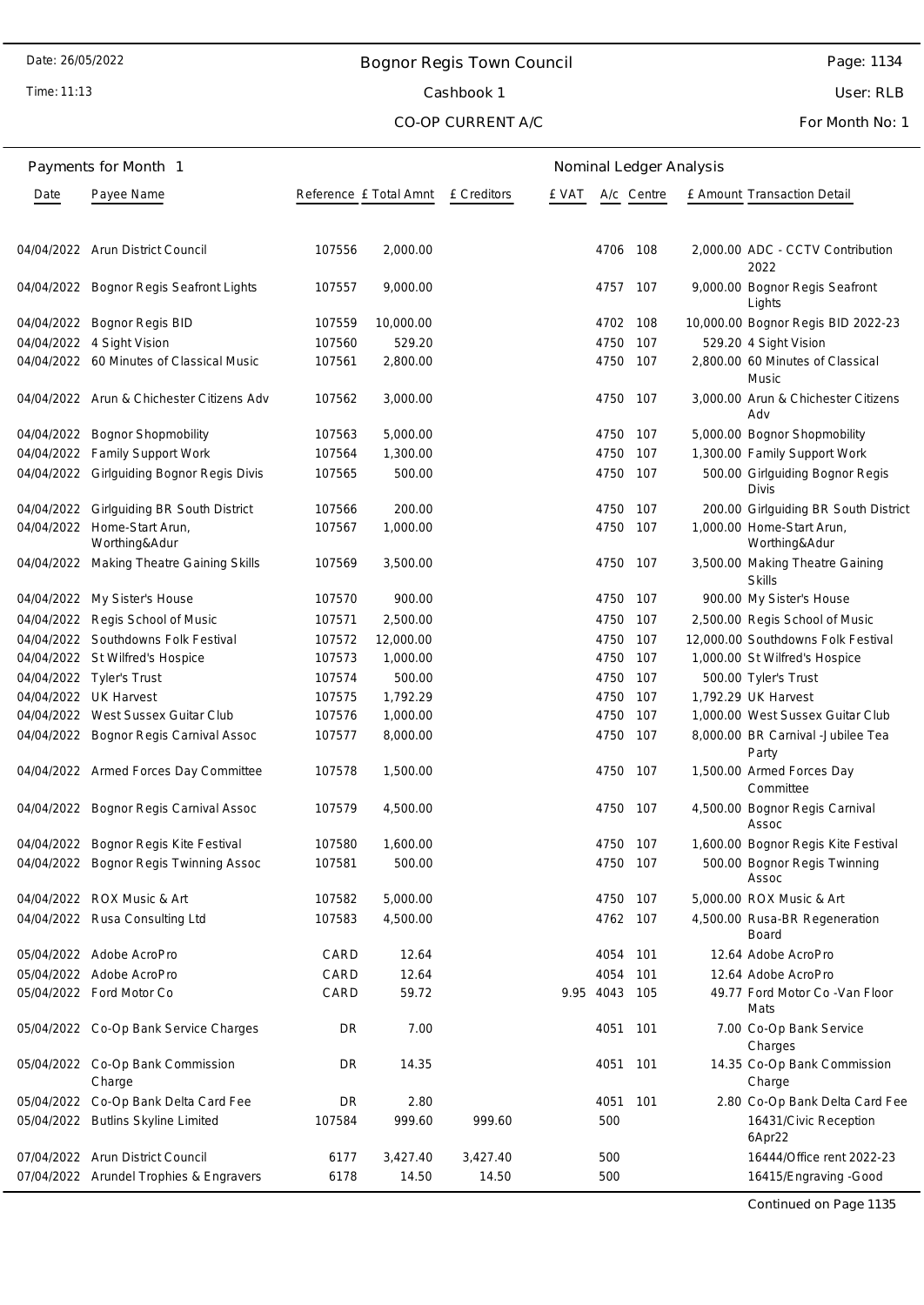# Bognor Regis Town Council Cashbook 1

CO-OP CURRENT A/C

Time: 11:13

# Page: 1135

User: RLB

For Month No: 1

|      | Payments for Month 1                         | Nominal Ledger Analysis     |                                    |           |               |          |            |  |                                           |
|------|----------------------------------------------|-----------------------------|------------------------------------|-----------|---------------|----------|------------|--|-------------------------------------------|
| Date | Payee Name                                   |                             | Reference £ Total Amnt £ Creditors |           | e vat         |          | A/c Centre |  | E Amount Transaction Detail               |
|      |                                              |                             |                                    |           |               |          |            |  | Citizen                                   |
|      | 07/04/2022 CommuniCorp                       | 6179                        | 75.00                              | 75.00     |               | 500      |            |  | 16430/Local Councils<br>Update            |
|      | 07/04/2022 Deliverlooz Ltd                   | 6180                        | 520.00                             | 520.00    |               | 500      |            |  | 16432/Toilet hire -DTT 3Jul               |
|      | 07/04/2022 Fenton I.T Ltd                    | 6181                        | 96.00                              | 96.00     |               | 500      |            |  | 16433/Splashtop fee to<br>31Mar23         |
|      | 07/04/2022 Industrial Engineering Supplie    | 6182                        | 115.99                             | 115.99    |               | 500      |            |  | 16417/Bowser coupling<br>head             |
|      | 07/04/2022 Jewson Limited                    | 6183                        | 181.61                             | 181.61    |               | 500      |            |  | 16418/Timber - Allotment<br>Paths         |
|      | 07/04/2022 Wider Plan Ltd                    | 6184                        | 16.00                              | 16.00     |               | 500      |            |  | 16442/Childcare vouchers<br>Apr22         |
|      | 07/04/2022 LTS Entertainments                | 6185                        | 575.00                             | 575.00    |               | 500      |            |  | 16434/Funky Playbus - DTT<br>3Jul         |
|      | 07/04/2022 Southern Monitoring Services L    | 6186                        | 41.40                              | 41.40     |               | 500      |            |  | 16420/Stanley Guard<br>Mar2022            |
|      | 07/04/2022 Medical & Support Services Ltd    | 6187                        | 360.00                             | 360.00    |               | 500      |            |  | 16435/First aid svcs -Fun<br>Days         |
|      | 07/04/2022 Pear Technology Services Ltd      | 6188                        | 168.00                             | 168.00    |               | 500      |            |  | 16419/Pear Mapping 2022-<br>23            |
|      | 07/04/2022 Stubbs Copse Woodyard             | 6189                        | 106.20                             | 106.20    |               | 500      |            |  | 16423/Green waste<br>disposal             |
|      | 07/04/2022 Toyota Material Handling UK Lt    | 6190                        | 96.11                              | 96.11     |               | 500      |            |  | 16424/HPT servicing                       |
|      | 07/04/2022 Vision ICT Ltd                    | 6191                        | 474.00                             | 474.00    |               | 500      |            |  | 16440/Website supp Jun22-<br>May23        |
|      | 07/04/2022 West Sussex ALC Limited           | 6192                        | 3,051.16                           | 3,051.16  |               | 500      |            |  | 16441/WSALC subs 2022-<br>23              |
|      | 07/04/2022 West Sussex County Council        | 6193                        | 44,547.55                          | 44,547.55 |               | 500      |            |  | 16428/Payroll services Oct-<br>Mar        |
|      | 08/04/2022 Adobe AcroPro                     | CARD                        | 15.17                              |           | 2.53 4054     |          | 101        |  | 12.64 Adobe AcroPro                       |
|      | 11/04/2022 Adobe AcroPro                     | CARD                        | 12.64                              |           |               | 4054     | 101        |  | 12.64 Adobe AcroPro                       |
|      | 11/04/2022 CCLA PSDF                         | 107585                      | 300,000.00                         |           |               | 241      |            |  | 300,000.00 CCLA PSDF                      |
|      | 11/04/2022 BR Local History Society          | 107586                      | 1,250.00                           |           |               |          | 4750 107   |  | 1,250.00 BR Local History Society         |
|      | 12/04/2022 Mrs J Smith                       | 107587                      | 203.20                             |           |               |          | 4207 102   |  | 203.20 Jane Smith - Town Crier<br>Expense |
|      | 13/04/2022 The Park Surgery                  | 107588                      | 100.00                             |           |               | 4007 105 |            |  | 100.00 The Park Surgery-Hep B<br>Jabs x3  |
|      | 13/04/2022 Keep it Personal                  | CARD                        | 37.96                              |           |               |          | 4203 102   |  | 37.96 Keep it Personal - Gift for<br>SG   |
|      | 13/04/2022 Vodafone Ltd                      | D <sub>D</sub> 1            | 319.56                             | 319.56    |               | 500      |            |  | 16378/Mobile phones Mar22                 |
|      | 13/04/2022 Francotyp-Postalia Ltd            | D <sub>D</sub> <sub>2</sub> | 127.59                             | 127.59    |               | 500      |            |  | 16453/Postage download                    |
|      | 13/04/2022 Worldline IT Services UK Ltd      | DD <sub>3</sub>             | 336.02                             | 336.02    |               | 500      |            |  | 16416/Fuel Mar2022 -<br>BW66PZD           |
|      | 19/04/2022 Zoom Video Comms                  | CARD                        | 52.79                              |           | 8.80 4054 101 |          |            |  | 43.99 Zoom Video Comms 16Apr-<br>15May    |
|      | 19/04/2022 Trade UK - A/c<br>633164001602799 | Card                        | 210.16                             | 210.16    |               | 500      |            |  | 16438/Nut & socket set                    |
|      | 21/04/2022 J. P. McDougall & Co Ltd          | 6194                        | 125.11                             | 125.11    |               | 500      |            |  | 16452/Cover stain paint-<br>Subway        |
|      | 21/04/2022 Clares Office Supplies Ltd        | 6195                        | 168.59                             | 168.59    |               | 500      |            |  | 16446/Stationery                          |
|      | 21/04/2022 Jewson Limited                    | 6196                        | 14.38                              | 14.38     |               | 500      |            |  | 16454/Post crete -floral                  |